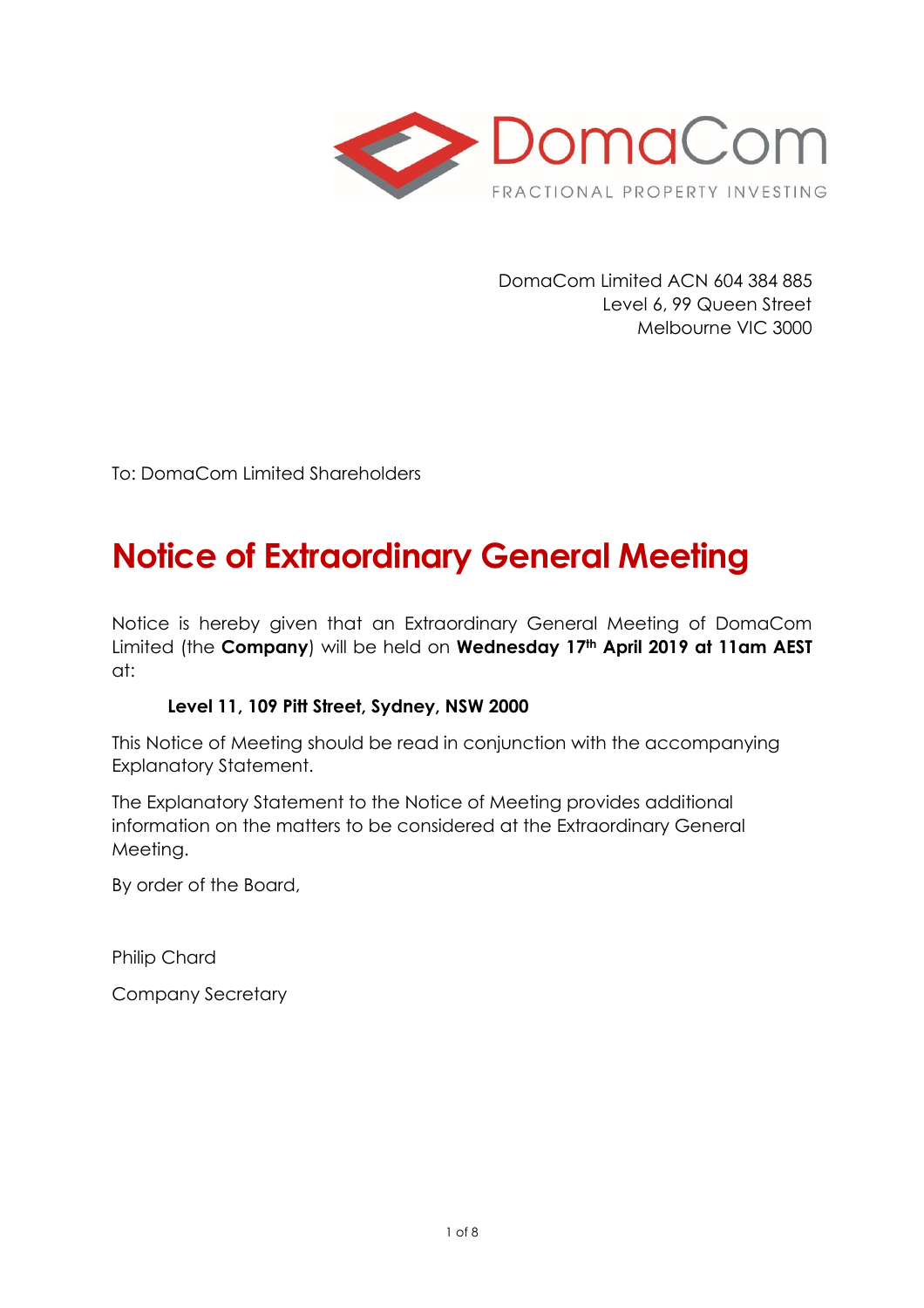#### **AGENDA**

#### **1. Resolution**

## **Resolution 1 – Ratification of prior issue of 2 Year Secured Convertible Notes to unrelated parties**

To consider and, if thought fit, pass the following resolution as an ordinary resolution:

*"That for the purposes of ASX Listing Rule 7.4 and for all other purposes, Shareholders ratify the allotment and issue of the 2 Year Secured Convertible Notes to unrelated parties on the terms and conditions of the agreement as set out in the Explanatory Statement."*

#### **Voting Exclusion Statement for Resolution 1:**

The Company will disregard any votes cast in favour of this Resolution by any person who participated in the issue and any associates of those persons. However, the Company need not disregard a vote if it is cast by a person as a proxy for a person who is entitled to vote, in accordance with the directions of the Proxy Form, or, it is cast by the person chairing the meeting as proxy for a person who is entitled to vote, in accordance with a direction on the Proxy Form to vote as the proxy decides.

#### **2. Any other business***.*

## **EXPLANATORY STATEMENT**

This Explanatory Statement has been prepared for the information of Shareholders in relation to the business to be conducted at the Company's Extraordinary General Meeting on Wednesday 17th April 2019.

The purpose of this Explanatory Statement is to provide Shareholders with all information known to the Company which is material to a decision on how to vote on the Resolution in the accompanying Notice of Extraordinary General Meeting.

This Explanatory Statement should be read in conjunction with the Notice of Extraordinary General Meeting preceding this Explanatory Statement.

If you have any questions regarding the matters set out in this Explanatory Statement or the preceding Notice of Extraordinary General Meeting, please contact the Company Secretary or your professional adviser.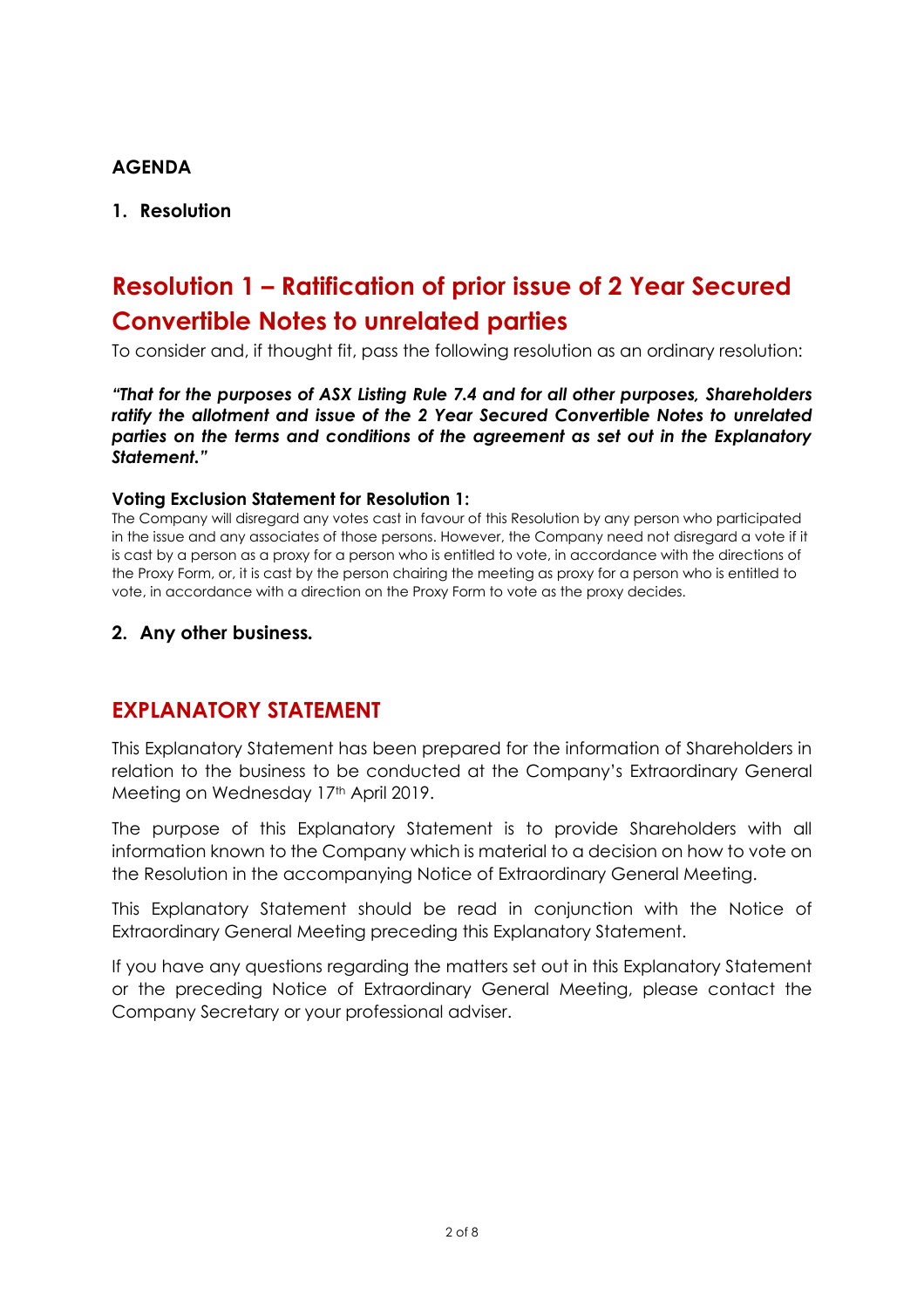## **Resolution 1 – Ratification of prior issue of 2 Year Secured Convertible Notes to unrelated parties**

## **1.1 General**

On 7 Dcember 2018 the Company issued 2 Year Secured Convertible Notes with a combined face value of \$2,950,000.

Resolution 1 seeks Shareholder ratification pursuant to ASX Listing Rule 7.4 for the issue of the Convertible Securities.

## **1.2 Key Terms of Convertible Security**

Interest of 15% per annum is payable quarterly in arrears.

The Holder has the right to convert all or any of the Convertible Notes to Shares at any time from the Issue Date until Maturity Date.

The conversion price for each note is \$0.15.

Detailed Terms of the 2 Year Secured Convertible Notes are set out in Appendix A.

## **1.3 ASX Listing Rule 7.1**

ASX Listing Rule 7.1 provides that a company must not, subject to specified exceptions, issue or agree to issue more equity securities during any 12 month period than that amount which represents 15% of the number of fully paid ordinary securities on issue at the commencement of that 12 month period.

## **1.4 ASX Listing Rule 7.4**

ASX Listing Rule 7.4 sets out an exception to ASX Listing Rule 7.1. It provides that where a company in general meeting ratifies the previous issue of securities made pursuant to ASX Listing Rule 7.1 (and provided that the previous issue did not breach ASX Listing Rule 7.1) those securities will be deemed to have been made with shareholder approval for the purpose of ASX Listing Rule 7.1.

## **1.5 Technical information required by ASX Listing Rule 7.4**

The following information is provided pursuant to and in accordance with ASX Listing Rule 7.5:

- a) The Company issued Convertible Notes with a combined face value of \$2,950,000;
- b) The Convertible Notes were issued for an advance of \$2,950,000 less costs;
- c) The material terms of the Convertible Notes are set out in Appendix A;
- d) The Convertible Notes were issued to Acentus Pty Ltd ACN 603 726 530 as trustee for Thundering Herd Fund No.1 and Thundering Herd Pty Ltd ACN 603 726 085; and
- e) The funds raised from the issue of the Convertible Notes will be used to further develop the DomaCom Products and Platform and meet working capital requirements.

**Recommendation:** The Board recommends that the Shareholders vote in favour of Resolution 1.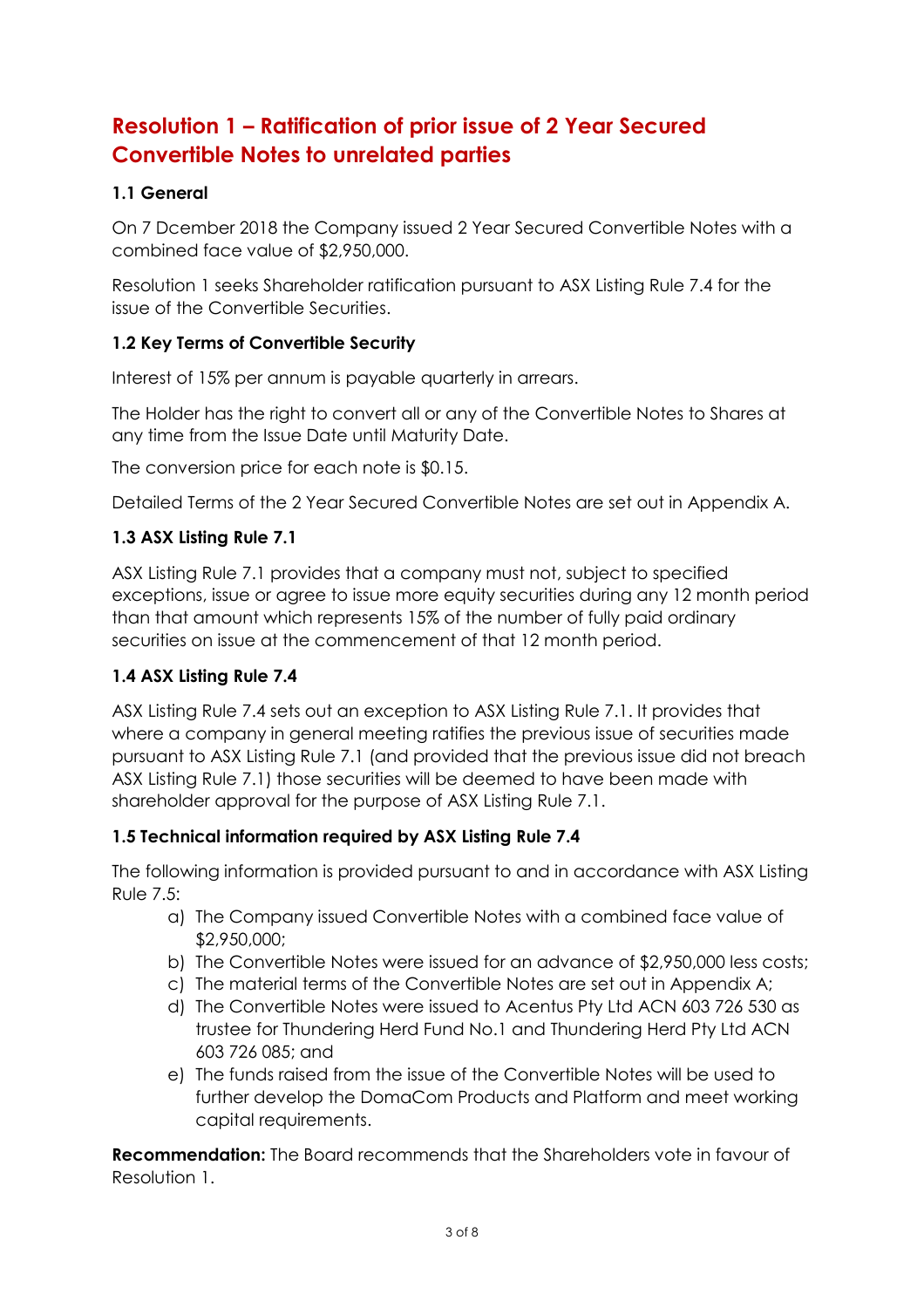## **Business of Extraordinary General Meeting**

The Corporations Act require that 28 days' notice is required for Extraordinary General Meetings of a listed company. This Notice of Meeting is intended to satisfy that requirement.

Under the Constitution no business shall be transacted at any General Meeting unless a quorum of 5 Shareholders are present.

The agenda of the Extraordinary General Meeting is now fixed and business not on the agenda cannot be brought to the meeting without leave of the Chair.

Only shareholders of the Company and invited guests may attend the Extraordinary General Meeting.

## **Voting Entitlement**

The Board has determined that for the purpose of voting at the Extraordinary General Meeting, Shares will be taken to be held by those persons who hold them at 7.00pm AEST on 15<sup>th</sup> April 2019. This means that if you are not the registered holder of a Share at that time you will not be entitled to vote at the Extraordinary General Meeting in respect of that Share.

## **Voting in person**

To vote in person at the Meeting, you must attend the meeting to be held on  $17<sup>th</sup>$  April 2019.

## **Proxy Form for Extraordinary General Meeting**

A Shareholder who is entitled to attend and vote at the Meeting may appoint a proxy to attend and vote on behalf of that Shareholder. A proxy need not be a Shareholder. A Shareholder can appoint an individual or a body corporate as its proxy. If a body corporate is appointed as a proxy, it must ensure that it appoints a corporate representative as required by the Corporations Act 2001 (Cth) to exercise its powers as proxy at the Meeting.

A Shareholder who is entitled to cast two or more votes may appoint up to two proxies and may specify the proportion or number of votes that each proxy is appointed to exercise. If a Shareholder appoints two proxies and the appointments do not specify the proportion or number of votes that each proxy may exercise, each proxy may exercise half the votes (disregarding fractions).

If you choose to appoint a proxy, you are encouraged to direct your proxy how to vote on the Resolution by marking either "For", "Against" or "Abstain" on the Proxy Form for that item of business. If you sign the Proxy Form and do not appoint a proxy, you will have appointed the Chairman of the Meeting as your proxy.

Completed Proxy Forms (and the power of attorney or other authority, if any, under which the Proxy Form is signed) must be lodged at the Company's share registry, Boardroom Pty Limited; or faxed to the fax number specified below not later than 11.00am (AEST) on 15<sup>th</sup> April 2019.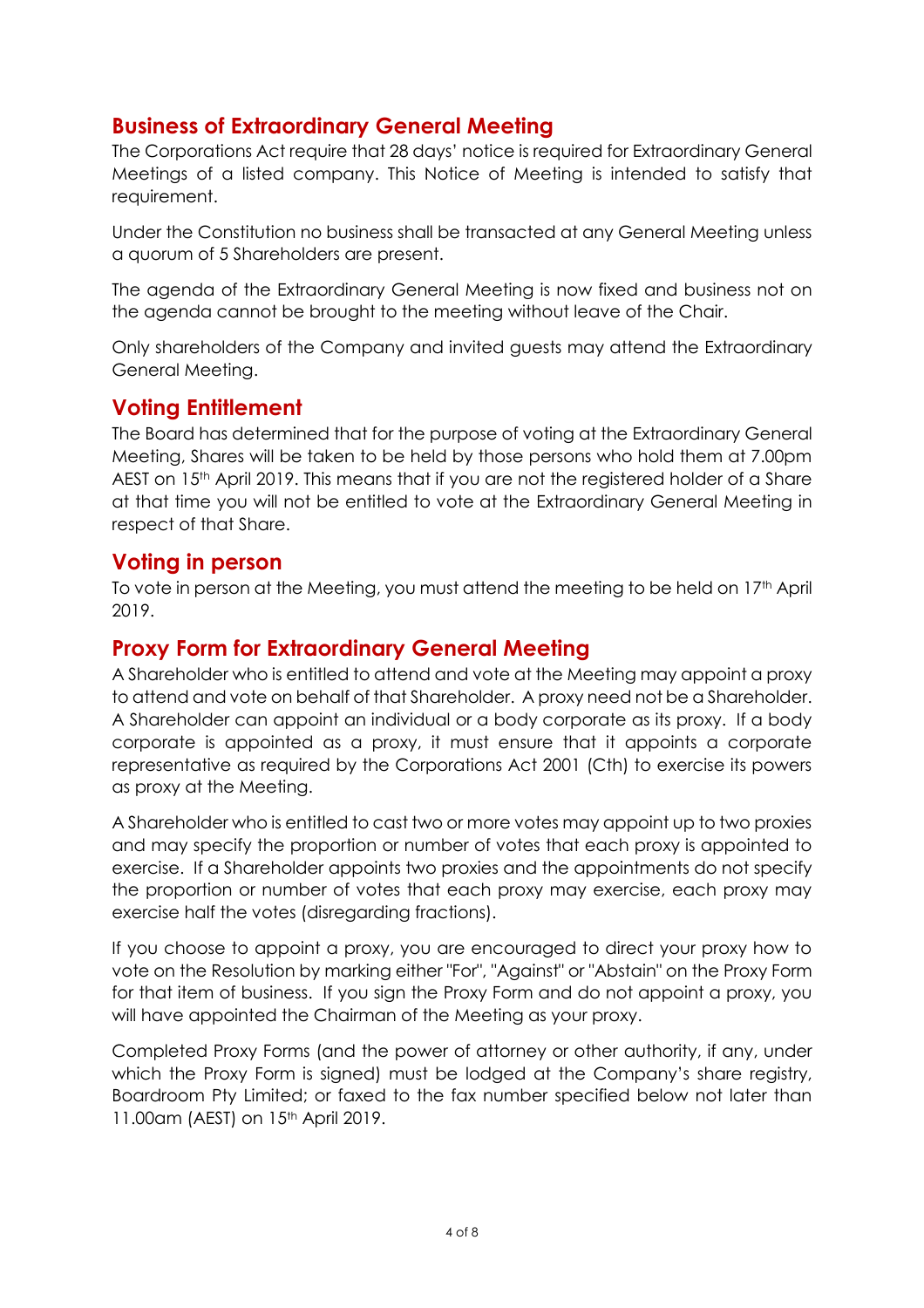Address (hand deliveries): Boardroom Pty Limited, Level 12, 225 George Street, Sydney NSW 2000. Address (postal deliveries): Boardroom Pty Limited, GPO Box 3993, Sydney NSW 2001

Fax number for lodgement: +61 2 9290 9655

Please read all instructions carefully before completing the proxy form.

Alternatively, please visit [www.votingonline.com.au/dclegm2019](http://www.votingonline.com.au/dclegm2019) to submit your voting intentions.

## **Undirected proxies**

Subject to any restrictions set out in this Notice of Meeting or the Proxy Form, the Chairman of the meeting intends to vote all undirected proxies in favour of all resolutions.

If you appoint the Chairman of the Meeting (or the Chairman is taken to be appointed) as your proxy and you do not direct the Chairman how to vote on a resolution, then by completing and returning the Proxy Form, you expressly authorise the Chairman to exercise the proxy and to vote in accordance with his stated intention to vote in favour of all resolutions.

If you have appointed the Chairman of the Meeting (or the Chairman is taken to be appointed) as your proxy and you direct the Chairman how to vote on a resolution by marking either "'for", "against" or "abstain" for a resolution, then your vote will be cast in accordance with your direction.

## **Corporate representatives**

A Shareholder, or proxy, that is a body corporate and entitled to attend and vote at the Meeting may appoint an individual to act as its corporate representative. Evidence of the appointment of a corporate representative must be in accordance with section 250D of the Corporations Act and be lodged with the Company.

A Shareholder entitled to attend and vote at the Meeting may appoint an attorney to attend and vote at the Meeting on the Shareholder's behalf. The power of attorney appointing the attorney must be duly signed and specify the name of each of the Shareholder, the Company and the attorney, and also specify the meetings at which the appointment may be used. The appointment may be a standing one.

A corporate representative or an attorney may, but need not, be a Shareholder of the Company.

Corporate representatives should bring to the Meeting appropriate evidence of appointment as a representative in accordance with the constitution of the Company. Attorneys are requested to bring to the Meeting the original or a certified copy of the power of attorney pursuant to which they were appointed. Proof of identity will also be required for corporate representatives and attorneys.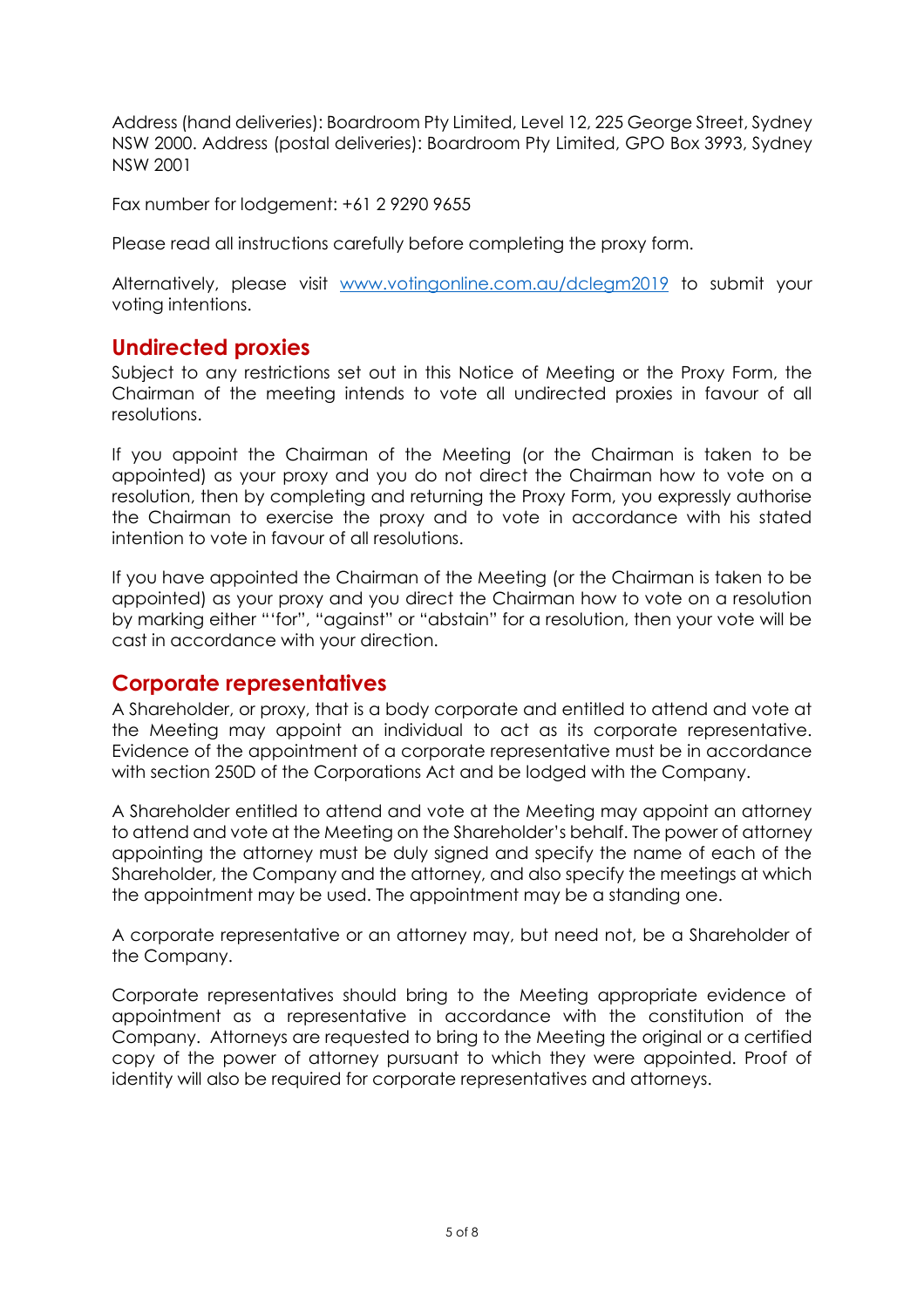| <b>Appendix A</b>                |                                                                                                                                                                                                                                                                                                                                                                                                                                                                                                                                                          |
|----------------------------------|----------------------------------------------------------------------------------------------------------------------------------------------------------------------------------------------------------------------------------------------------------------------------------------------------------------------------------------------------------------------------------------------------------------------------------------------------------------------------------------------------------------------------------------------------------|
| <b>Issuer</b>                    | DomaCom Limited ACN 604 384 885                                                                                                                                                                                                                                                                                                                                                                                                                                                                                                                          |
| <b>Noteholders</b>               | Acentus Pty Ltd ACN 603 726 530 as trustee for<br>Thundering Herd Fund No.1 and Thundering Herd<br>Pty Ltd ACN 603 726 085.                                                                                                                                                                                                                                                                                                                                                                                                                              |
| <b>Nature of Interest Issued</b> | Convertible Secured Redeemable Notes (Note)                                                                                                                                                                                                                                                                                                                                                                                                                                                                                                              |
| <b>Note Amount</b>               | \$2,950,000                                                                                                                                                                                                                                                                                                                                                                                                                                                                                                                                              |
| <b>Use of Funds</b>              | The funds raised will be used for the working<br>capital purposes of the Issuer.                                                                                                                                                                                                                                                                                                                                                                                                                                                                         |
| <b>Issue Date</b>                | 7 December 2018                                                                                                                                                                                                                                                                                                                                                                                                                                                                                                                                          |
| <b>Maturity Date</b>             | 2 years from the Issue Date.                                                                                                                                                                                                                                                                                                                                                                                                                                                                                                                             |
| <b>Interest Rate</b>             | an interest rate of 15%pa                                                                                                                                                                                                                                                                                                                                                                                                                                                                                                                                |
| <b>Default Interest Rate</b>     | an interest rate of 20%pa                                                                                                                                                                                                                                                                                                                                                                                                                                                                                                                                |
| <b>Interest Calculations</b>     | Interest on the Note will accrue from day to day<br>from the Issue Date on the basis of a 365-day year.<br>If Issuer fails to make a redemption or interest<br>payment when due and payable, the Default<br>Interest Rate will apply.                                                                                                                                                                                                                                                                                                                    |
| <b>Interest Payment Dates</b>    | Interest will be due and payable quarterly in<br>arrears on the relevant Interest Payment Date. The<br>Interest Payment Dates will be the last business day<br>of each quarter, with an initial payment date of 31<br>March 2019. Where the Notes are converted or<br>redeemed the final Interest Payment Date is the<br>relevant Conversion Date or Redemption Date.<br>In the alternative, the Noteholder may waive its<br>right to the payment of interest in which case the<br>interest due is capitalised at the relevant Interest<br>Payment Date. |
| <b>Election Date</b>             | Unless the Note has been previously redeemed or<br>converted, the Noteholder may elect to convert<br>the Note at any time prior to Maturity. The election<br>must be in writing and delivered to the Issuer. If the<br>Noteholder does not elect to convert the Note<br>prior to Maturity, the election will be taken to be a<br>redemption.                                                                                                                                                                                                             |
| <b>Redemption Date</b>           | Upon Maturity (unless the Notes have been<br>converted) or 10 days after the Noteholder issues a<br>Redemption Notice, whichever is the earlier.                                                                                                                                                                                                                                                                                                                                                                                                         |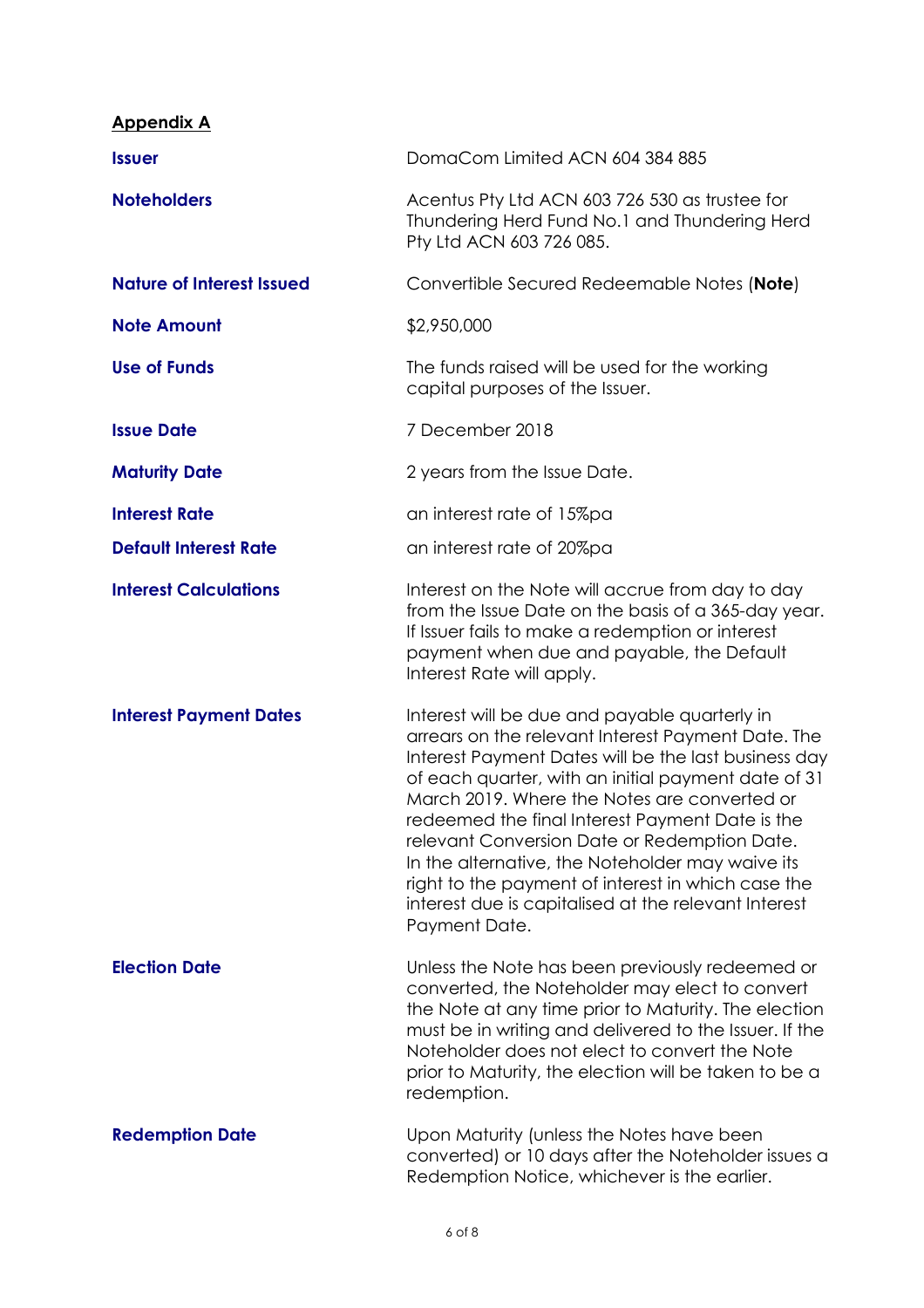| <b>Redemption Notice</b>                             | A notice issued by the Noteholder exercising its<br>right of early Redemption. The Noteholder may<br>exercise such right upon the occurrence of any of<br>the following events which are deemed to be an<br>Event of Default:<br>Issuer is unable to pay its debts as and when<br>they fall due, or takes any action for the purpose<br>of entering into liquidation, or an order for winding<br>up is made, or a receiver, liquidator, provisional<br>liquidator or official manager is appointed in<br>respect of Issuer, or Issuer enters into a deed of<br>arrangement.<br>Issuer fails to pay any amount on the Note<br>or fails to convert or redeem any Note when<br>required to do so. |
|------------------------------------------------------|------------------------------------------------------------------------------------------------------------------------------------------------------------------------------------------------------------------------------------------------------------------------------------------------------------------------------------------------------------------------------------------------------------------------------------------------------------------------------------------------------------------------------------------------------------------------------------------------------------------------------------------------------------------------------------------------|
|                                                      | Any party breaches any collateral agreement<br>including the security documents.                                                                                                                                                                                                                                                                                                                                                                                                                                                                                                                                                                                                               |
|                                                      | Issuer commits a breach of warranty,<br>representation or statement as set out in the Deed.                                                                                                                                                                                                                                                                                                                                                                                                                                                                                                                                                                                                    |
| <b>Redemption</b>                                    | The Note will be redeemed on the Redemption<br>Date for cash at 100% of the Issue Price and any<br>accrued interest up to the Redemption Date.                                                                                                                                                                                                                                                                                                                                                                                                                                                                                                                                                 |
| <b>Conversion Date</b>                               | Maturity (at the election of the Noteholder) or 10<br>days after the Noteholder issues a Conversion<br>Notice, whichever is the earlier.                                                                                                                                                                                                                                                                                                                                                                                                                                                                                                                                                       |
| <b>Conversion Notice</b>                             | A notice issued by the Noteholder exercising its<br>right of early Conversion. The Noteholder may<br>exercise such right at any time after the Issue<br>Date.<br>The Issuer does not have a right to elect to<br>convert the Note.                                                                                                                                                                                                                                                                                                                                                                                                                                                             |
| <b>Conversion Price</b>                              | a Conversion Price of 15 cents,                                                                                                                                                                                                                                                                                                                                                                                                                                                                                                                                                                                                                                                                |
| <b>Security and Security</b><br><b>Documentation</b> | Secured first ranking General Security Agreement<br>in respect of the assets and undertaking of the<br>Issuer and each of its related bodies corporate.                                                                                                                                                                                                                                                                                                                                                                                                                                                                                                                                        |
| <b>Assignment</b>                                    | The Issuer may not assign or transfer any of its<br>rights or obligations under the Note without the<br>prior written consent of the Noteholder (which<br>may be withheld in the Noteholders absolute<br>discretion).                                                                                                                                                                                                                                                                                                                                                                                                                                                                          |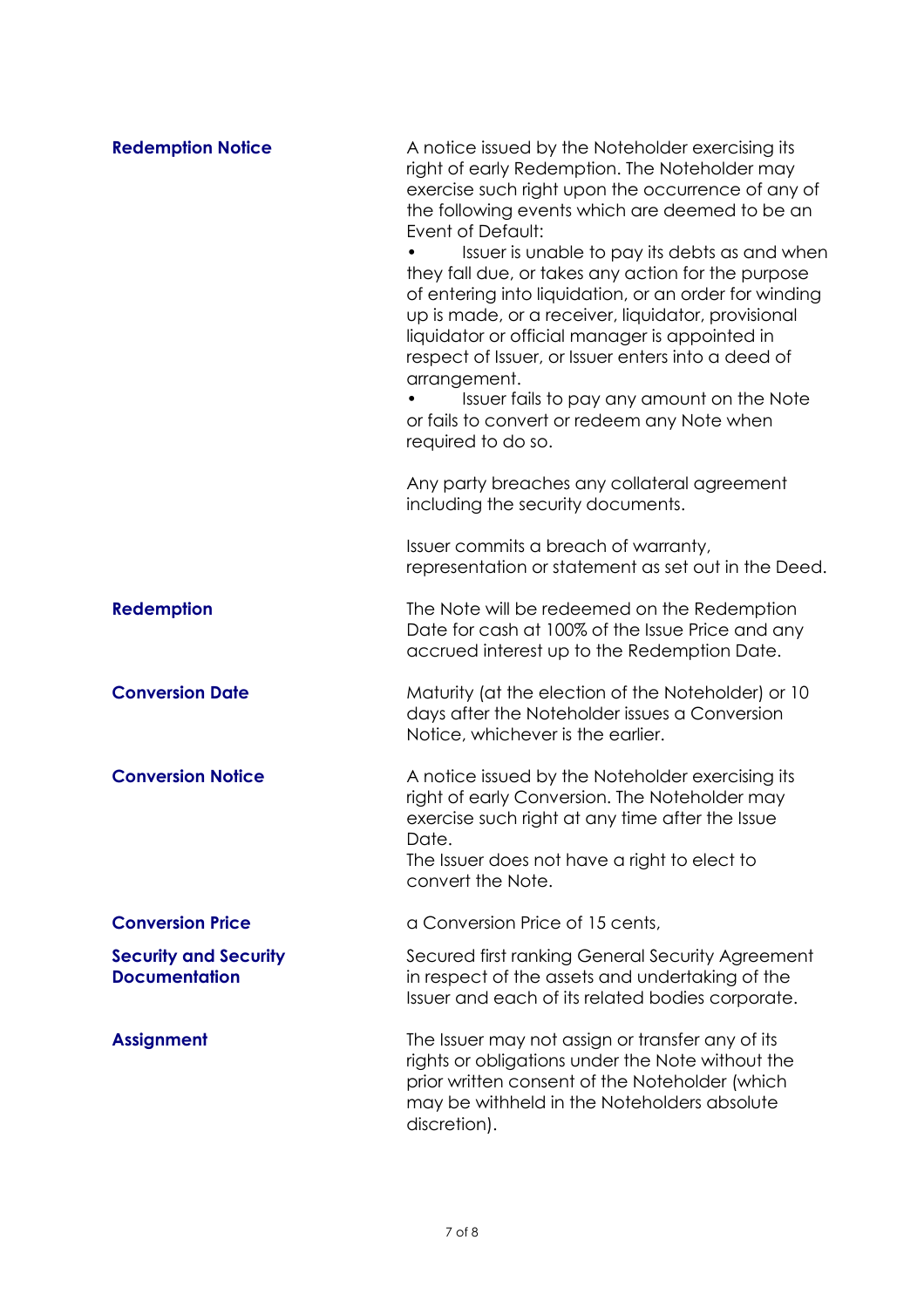A Noteholder may assign or transfer all or part of its rights and obligations under the deed upon written notice to the Company.

**Reconstruction If, after the Issue Date and prior to the Conversion** Date, there occurs any reconstruction of the issued share capital of the Issuer including a consolidation, reduction, sub-division or return of capital (**Reconstruction**), the entitlement of the Noteholder to convert the Note must be reconstructed in the same proportion and manner as the issued capital of the Issuer is reconstructed and in a manner which will not result in any additional benefits being conferred on the Noteholder which are not conferred on holders of ordinary shares and, so far as possible does not prejudice the Noteholder, but in all other respects, the terms of the Note will remain unchanged.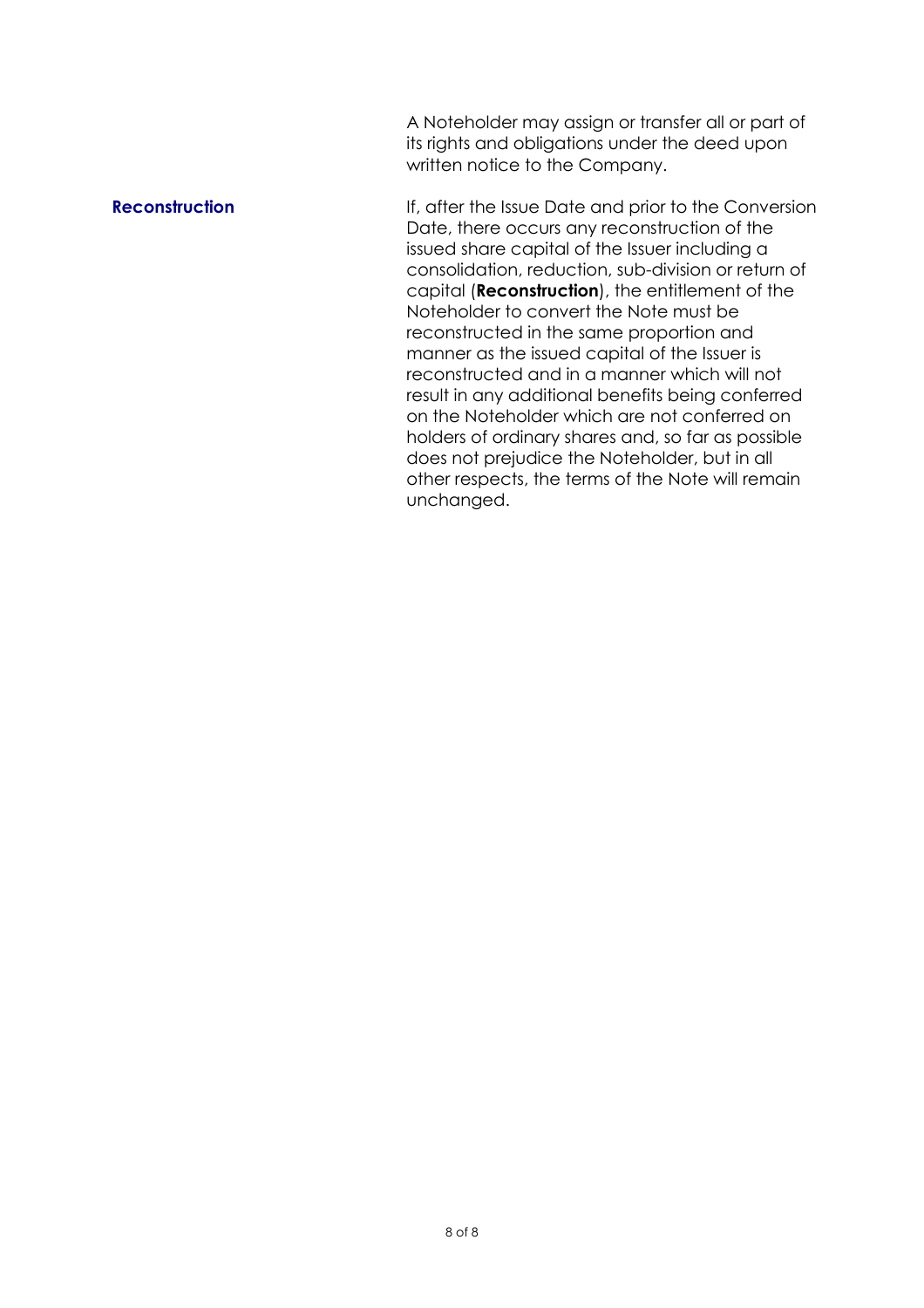

**All Correspondence to:**

|    | <b>By Mail</b> | Boardroom Pty Limited<br>GPO Box 3993<br>Sydney NSW 2001 Australia |
|----|----------------|--------------------------------------------------------------------|
| L  | By Fax:        | +61 2 9290 9655                                                    |
| 旦  | Online:        | www.boardroomlimited.com.au                                        |
| 78 |                | By Phone: (within Australia) 1300 737 760                          |
|    |                | (outside Australia) +61 2 9290 9600                                |

## **YOUR VOTE IS IMPORTANT**

For your vote to be effective it must be recorded **before 11am AEST on Monday 15 April 2019**

#### **■ TO VOTE ONLINE BY SMARTPHONE**

**STEP 1: VISIT** https://www.votingonline.com.au/dclegm2019

**STEP 2: Enter your Postcode OR Country of Residence (if outside Australia)**

**STEP 3: Enter your Voting Access Code (VAC):**

#### **TO VOTE BY COMPLETING THE PROXY FORM**

#### **STEP 1 APPOINTMENT OF PROXY**

Indicate who you want to appoint as your Proxy.

If you wish to appoint the Chair of the Meeting as your proxy, mark the box. If you wish to appoint someone other than the Chair of the Meeting as your proxy please write the full name of that individual or body corporate. If you leave this section blank, or your named proxy does not attend the meeting, the Chair of the Meeting will be your proxy. A proxy need not be a securityholder of the company. Do not write the name of the issuer company or the registered securityholder in the space.

#### **Appointment of a Second Proxy**

You are entitled to appoint up to two proxies to attend the meeting and vote. If you wish to appoint a second proxy, an additional Proxy Form may be obtained by contacting the company's securities registry or you may copy this form.

#### To appoint a second proxy you must:

(a) complete two Proxy Forms. On each Proxy Form state the percentage of your voting rights or the number of securities applicable to that form. If the appointments do not specify the percentage or number of votes that each proxy may exercise, each proxy may exercise half your votes. Fractions of votes will be disregarded. (b) return both forms together in the same envelope.

#### **STEP 2 VOTING DIRECTIONS TO YOUR PROXY**

To direct your proxy how to vote, mark one of the boxes opposite each item of business. All your securities will be voted in accordance with such a direction unless you indicate only a portion of securities are to be voted on any item by inserting the percentage or number that you wish to vote in the appropriate box or boxes. If you do not mark any of the boxes on a given item, your proxy may vote as he or she chooses. If you mark more than one box on an item for all your securities your vote on that item will be invalid.

#### **Proxy which is a Body Corporate**

Where a body corporate is appointed as your proxy, the representative of that body corporate attending the meeting must have provided an "Appointment of Corporate Representative" prior to admission. An Appointment of Corporate Representative form can be obtained from the company's securities registry.

#### **STEP 3 SIGN THE FORM**

The form **must** be signed as follows: **Individual:** This form is to be signed by the securityholder.

**Joint Holding**: where the holding is in more than one name, all the securityholders should sign.

**Power of Attorney:** to sign under a Power of Attorney, you must have already lodged it with the registry. Alternatively, attach a certified photocopy of the Power of Attorney to this form when you return it.

**Companies:** this form must be signed by a Director jointly with either another Director or a Company Secretary. Where the company has a Sole Director who is also the Sole Company Secretary, this form should be signed by that person. **Please indicate the office held by signing in the appropriate place.**

#### **STEP 4 LODGEMENT**

Proxy forms (and any Power of Attorney under which it is signed) must be received no later than 48 hours before the commencement of the meeting, therefore by **11am AEST on 15th April 2019.** Any Proxy Form received after that time will not be valid for the scheduled meeting.

**Proxy forms may be lodged using the enclosed Reply Paid Envelope or:**

| Online            | https://www.votingonline.com.au/dclegm2019                                         |
|-------------------|------------------------------------------------------------------------------------|
| 圖 By Fax          | + 61 2 9290 9655                                                                   |
| $\bowtie$ By Mail | Boardroom Pty Limited<br>GPO Box 3993,<br>Sydney NSW 2001 Australia                |
| In Person         | Boardroom Pty Limited<br>Level 12, 225 George Street,<br>Sydney NSW 2000 Australia |

#### **Attending the Meeting**

If you wish to attend the meeting please bring this form with you to assist registration**.**



 Scan QR Code using smartphone QR Reader App